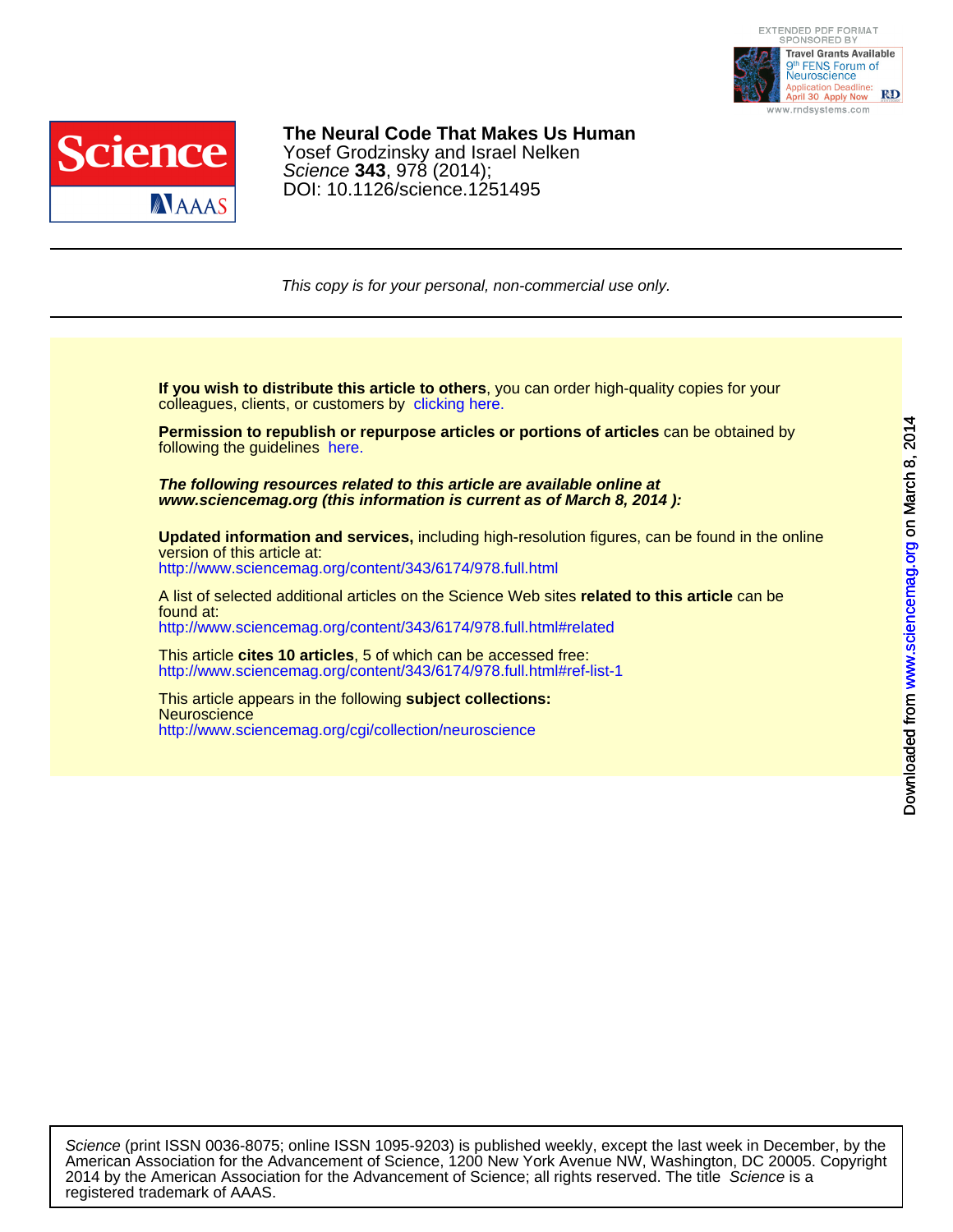standing challenges. This research will lead to a more complete and dynamic view of energy flows within the global Earth system, where perhaps the tropical Pacific is indeed in the driver's seat.

#### References

- 1. S. Solomon *et al*., *Science* 333, 866 (2011).
- 2. K. E. Trenberth, *Curr. Opin. Environ. Sustain.* 1, 19 (2009).
- 3. Y. Kosaka, S.-P. Xie, *Nature* 501, 403 (2013).
- 4. G. A. Meehl *et al*., *J. Clim.* 26, 7298 (2013).
- 5. T. D. Stocker *et al*., Eds., Summary for Policymakers, in *Climate Change 2013: The Physical Science Basis. Contribution of Working Group I to the Fifth Assessment Report of the Intergovernmental Panel on Climate Change* (Cambridge Univ. Press, Cambridge/New York, 2013).
- 6. D. Rosenfeld, S. Sherwood, R. Wood, L. Donner, *Science* 343, 379 (2014).
- 7. T. R. Ault, C. Deser, M. Newman, J. Emile-Geay, *Geophys. Res. Lett.* 40, 3450 (2013).
- 8. K. Trenberth, J. T. Fasullo, *Earth's Future* 1, 19 (2013).
- 9. M. Balmaseda *et al*., *Geophys. Res. Lett.* 40, 1754 (2013).
- 10. M. H. England *et al., Nat. Climate Change* 10.1038/nclimate2106,1758 (2014).
- 11. C. Deser *et al*., *J. Clim.* 17, 3109 (2004).
- 12. D. Gu, S. G. H. Philander, *Science* 275, 805 (1997).
- 13. Y. M. Okumura, *J. Clim.* 26, 9791 (2013).
- 14. A. C. Clement, R. Burgman, J. Norris, *Science* 325, 460 (2009).
- 15. C. Deser, A. S. Phillips, M. A. Alexander, B. V. Smoliak, *J. Clim.* 10.1175/JCLI-D-13-00451.1 (2013).
- 16. K. Trenberth, J. T. Fasullo, M. Balmaceda, *J. Clim.* 10.1175/JCLI-D-13-00294.1 (2014).

How does a certain pattern of vibration in the air reliably represent a meaningful speech

sound?

10.1126/science.1248115

### **NEUROSCIENCE**

# **The Neural Code That Makes Us Human**



Speech perception. How highly variable speech sounds (vowels and consonants) are represented as stable phonetic units in the brain has not been clear. Acoustic-to-phonetic transformation may involve processing in the superior temporal gyrus of the human brain (1). The illustration shows phonetic symbols from the International Phonetic Alphabet superimposed on the language regions of the left cerebral hemisphere.

sions: Their description of the basic units of speech recognition referred to elements such as the place in the oral cavity where air is compressed on its way out ("labial," "dental," "velar," etc.), the manner of air release ("plosive," "sonorant," etc.), and whether the vocal cords vibrate or not ("voiced," "unvoiced") (3). For example, the sound  $/p/$  is a composite of features—[+labial, –voiced, +plosive] distinguishable from /b/ [+labial, +voiced, +plosive] and from /t/ [+alveolar, –voiced, +plosive]. Distinctive features, then, help to characterize the nature of invariance, while systematically grouping speech units in clusters. These features have therefore played a central role in speech recognition research.

But what actually happens in human brains during speech perception, and where? It may be that invariance is expressed in terms of articulation-related distinctive features (as proposed by linguists). Invariance may also be reflected already in sensory areas; alternatively, brain processes may achieve invariant representations of speech sounds only outside the auditory system proper. One extreme possibility is that distinctive features correlate with acoustic ones, in which case the invariant coding of sounds may already occur in sensory areas. At the other extreme, as suggested by the influential motor theory of speech perception, speech sounds may well be represented by the articulatory gestures used to produce them ( *4*). A recent form of this view actually posits mirror neurons in the brain that do precisely that—map sounds

onto motor actions. In that case, the invariant representation of speech would by necessity occur in motor areas, outside of the auditory system  $(5)$ .

Mesgarani *et al*. recorded responses to speech sounds in the brains of human patients who were about to undergo brain surgery for clinical reasons. These recordings give a more detailed view of the electrical activity in the human brain than noninvasive methods such as electroencephalograms or functional magnetic resonance imaging, although they still reflect the average responses of large neuronal populations. Using these electrical signals, the authors demonstrate a high degree of invariance of speech representation as early as in the human auditory cortex by showing that speech sounds of different speakers and

## the brain extracts sense from an ambiguous, noisy environment (see the figure). On page

1006 in this issue, Mesgarani *et al*. ( *1*) demonstrate the neural basis of speech perception by combining linguistic, electrophysiological, clinical, and computational approaches. How do brains use the pattern of pressure

Seech provides a fascinating window<br>
into brain processes. It is understood<br>
effortlessly, and despite a huge variabil-<br>
ity, manifests both within and across speakpeech provides a fascinating window into brain processes. It is understood effortlessly, and despite a huge variabil-

**Yosef Grodzinsky<sup>1,3</sup> and Israel Nelken<sup>2,3</sup>** 

ers. It is also a stable and reliable carrier of linguistic meaning, complex and intricate as it may be. How speech is encoded and decoded has puzzled those seeking to understand how

waves in the air that is speech ("speech-assound") and extract meaning ("speech-asspeech") from it reliably, despite huge variability between speakers and background noise? Studies dating as far back as the 1950s showed that natural speech is highly redundant—speech sounds convey their identity by a large number of disparate acoustic cues ( *2*). However, to ensure stable cue-to-speech translation by brains, an invariant code something like a dictionary of speech units seems necessary. What, then, is the nature of the representation of speech units in the brain, and how do they combine into larger, meaning-bearing pieces?

In the 1930s, linguists Roman Jakobson and Nikolai Trubetzkoy classified consonants and vowels along articulatory dimen-

<sup>1</sup>Department of Linguistics, McGill University, 1085 Dr. Penfield Avenue Montréal, Québec H3A1A7, Canada. <sup>2</sup>Department of Neurobiology, The Alexander Silberman Institute of Life Sciences, Hebrew University, Jerusalem, 91904 Israel. 3 The Edmond and Lily Safra Center for Brain Sciences, The Hebrew University of Jerusalem, Givat Ram, Jerusalem 91904, Israel. E-mail: yosef.grodzinsky@mcgill.ca